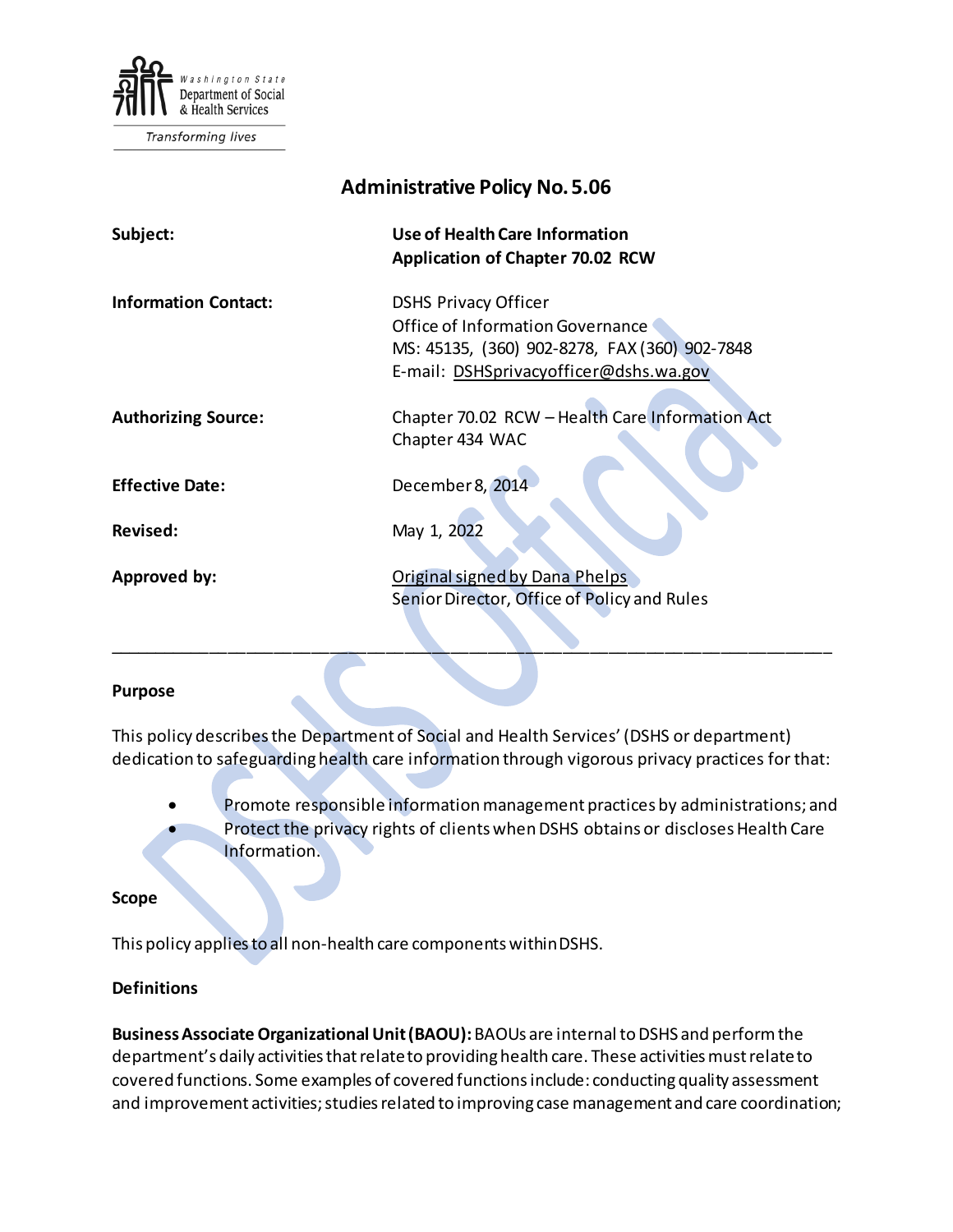Administrative Policy No. 5.06 May 1, 2022 Page 2

contacting health care providers and patients with information about treatment alternatives; licensing activities, claims processing, data analyses, utilization review, patient safety activities; legal, actuarial, accounting, consulting, data aggregation, management administrative, accreditation, or financial services; and other activities relating to the creation, renewal or replacement of a contract of health insurance, or health benefits. BAOUs are covered by HIPAA when performing work associated with a DSHS Health Care Component.

**Health Care Component:** A component or combination of components of a hybrid covered entity designated by the hybrid covered entity as a health plan, a covered health care provider, or both, or a BAOU.

**Health Care Facility:** A hospital, clinic, nursing home, laboratory, office, or similar place where a health care provider provides health care to patients.

**Health Care Information:** Any information, whether oral or recorded in any form or medium, that identifies or can readily be associated with the identity of a patient and directly relates to the patient's health care, including a patient's deoxyribonucleic acid (DNA) and identified sequence of chemical base pairs. The term includes any required accounting of disclosures of health care information.

**Health Care Information Act (HCIA):** Chapter 70.02 RCW – Medical Records – Health Care Information Access and Disclosure.

**Health Care Provider:** A person who is licensed, certified, registered, or otherwise authorized by the law of this state to provide health care in the ordinary course of business or practice of a profession.

**HIPAA:** The Health Insurance Portability and Accountability Act of 1996, Pub. L. 104-191, as modified by the American Recovery and Reinvestment Act of 2009 ("ARRA"), Sec. 13400 – 13424, H.R. 1 (2009) (HITECH Act).

## **Hybrid Covered Entity:** A single legal entity:

- 1. That is a covered entity;
- 2. Whose business activities include both covered and non-covered functions; and
- 3. That designates Health Care Components in accordance with the Privacy Rule, 45 CFR Part 160 and Subparts A and E of Part 164.

**Non-covered Health Care Provider (NCHCP):**A provider of medical or health services, and any person or organization that furnishes, bills, or is paid for providing health care in the normal course of business who does not use electronic media to transmit health information to perform HIPAA covered transactions. For example, a social service worker whose activities meet the HIPAA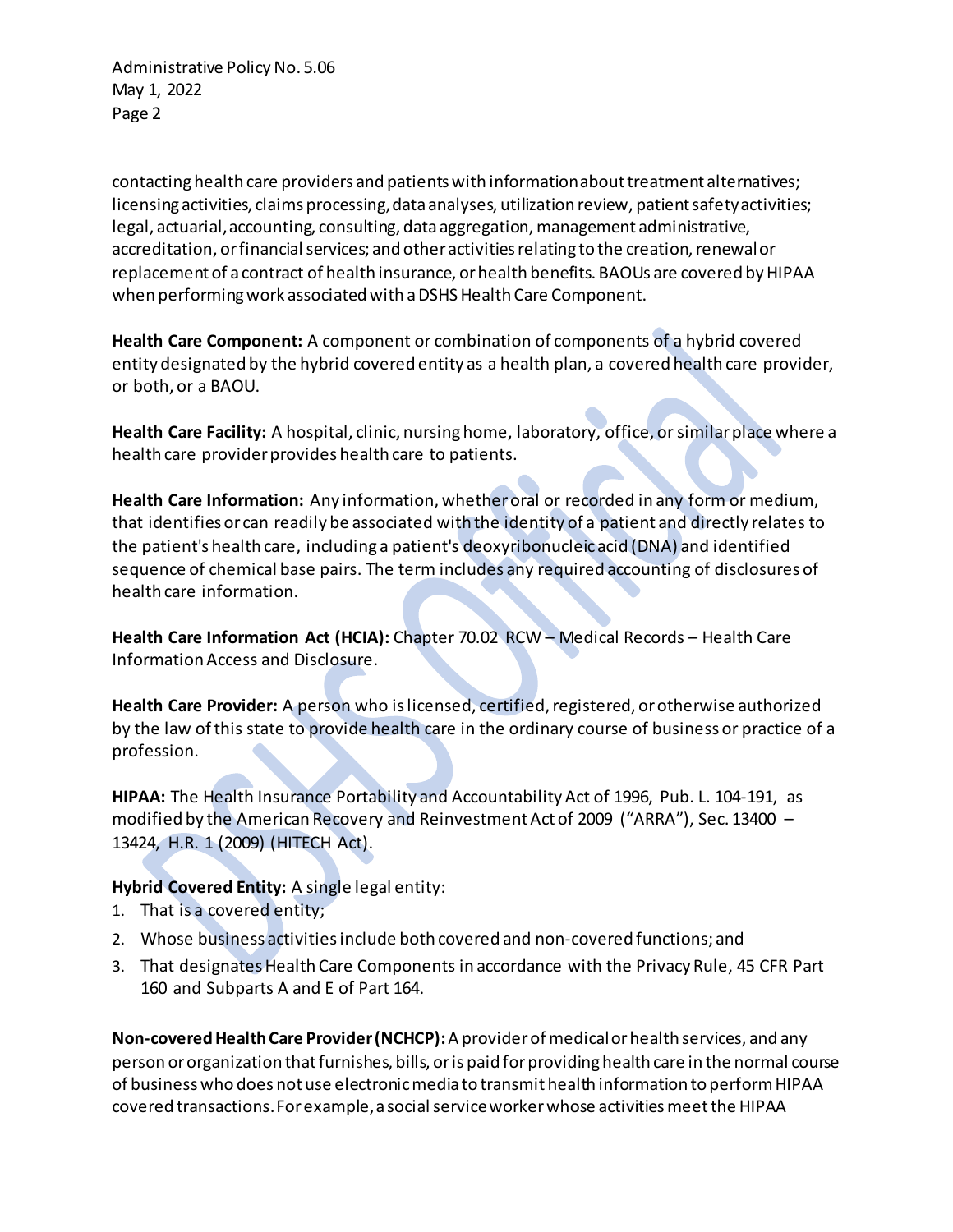Administrative Policy No. 5.06 May 1, 2022 Page 3

definition of furnishing health care will be a health care provider but will not be subject to HIPAA if that social service worker does not transmit health information in an electronic form in connection with a transaction covered by HIPAA. The "non-covered" term means not covered by HIPAA.

### **Policy Requirements**

## **A. Hybrid Covered Entity Status:**

DSHS is a covered entity,which has designated programs as health care components within the administrations and divisions. These health care components are provided as an attachment to the DSHS Notice of Privacy Practices. As such, DSHS is a hybrid covered entity with only its Health Care Components subject to the HIPAA rules. Areas that are not subject to the HIPAA rules are non-health care components or non-HCCs.

#### **B. Non-Covered Health Care Providers and Health Care Information**

Under HIPAA, a DSHS HCC or another HIPAA covered entity may disclose protected health information to a NCHCP for treatment and payment activities. 45 CFR §506(c)(2) and (3). A NCHCP must use, create, transmit, and maintain health care information in compliance with chapter 70.02 RCW, the Uniform Health Care Information Act, and any other applicable state or federal laws and rules.

#### **C. Treatment of Health Care Information:**

This policy is based on the requirements of RCW 70.02.290. That section requires all state or local agencies obtaining health care information pursuant to RCW 70.02.050 and 70.02.200 through 70.02.240, that are not health care facilities or health care providers ,to adopt a policy available on the department's web site. That policymust establish (1) a reasonable notification period and (2) what information must be included in the notification if health care information is mistakenly received and later wrongfully disclosed as defined by RCW 70.02.290.

Department programs that receive health care information pursuant to RCW 70.02.050 and 70.02.200 through 70.02.240 must comply with the requirements below if the programs (1) are not health care facilities or health care providers; (2) have not requested a person's health care information: and (3) are not authorized to receive that person's health care information:

- a. Not use or disclose this information unless permitted under chapter 70.02 RCW; and
- b. Destroy the information in accordance with disposition authority number (DAN) GS 50004(set forth below) or return the information to the entity that provided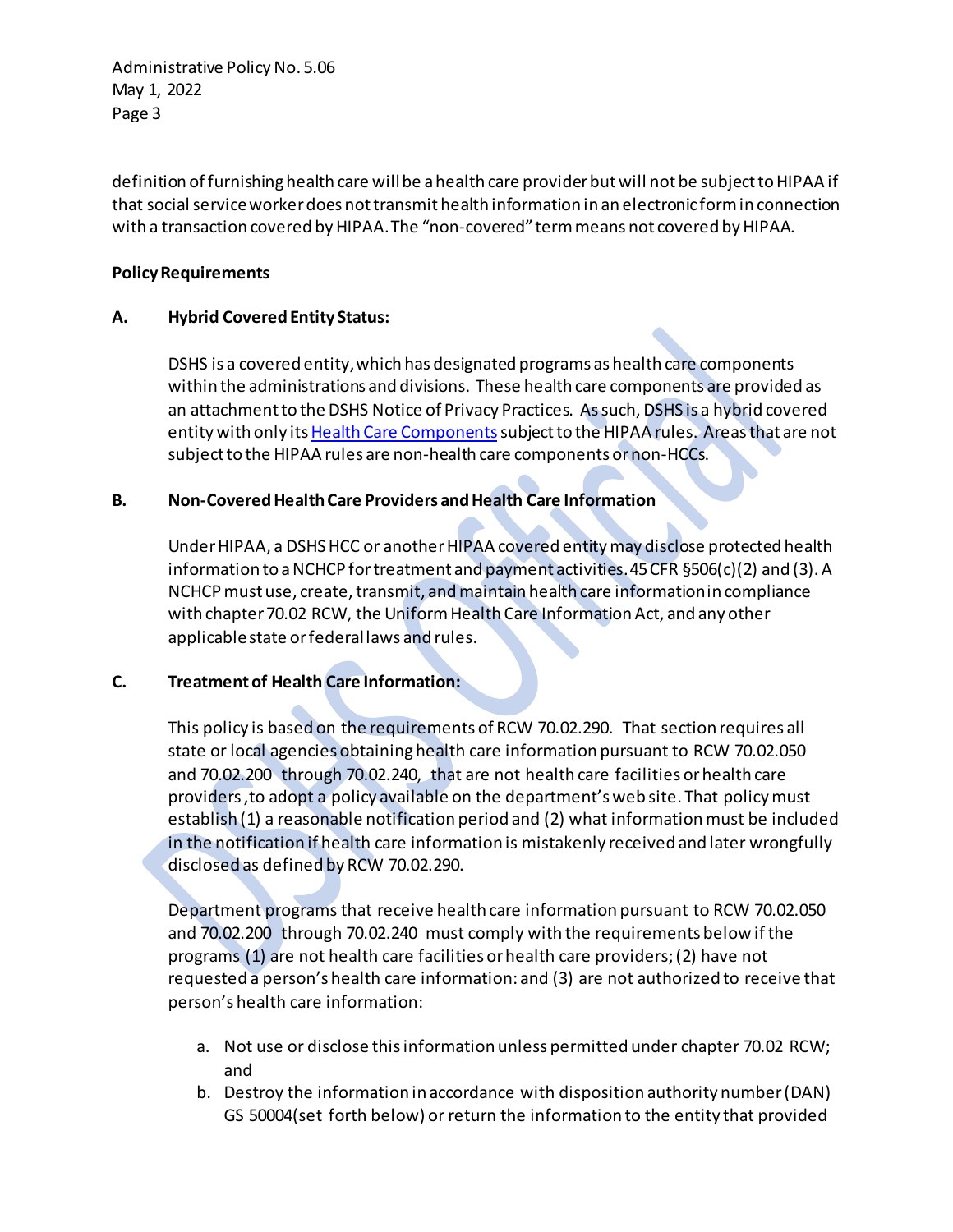the information if the entity is a health care facility or health care provider and subject to the Health Care Information Act.

| <b>DESCRIPTION OF RECORDS</b>                                                                                                                                                                                                                                                      | <b>DISPOSITION</b><br><b>AUTHORITY</b><br><b>NUMBER (DAN) ACTION</b> | <b>RETENTION AND</b><br><b>DISPOSITION</b>                                  | <b>DESIGNATION</b>                                        |
|------------------------------------------------------------------------------------------------------------------------------------------------------------------------------------------------------------------------------------------------------------------------------------|----------------------------------------------------------------------|-----------------------------------------------------------------------------|-----------------------------------------------------------|
| <b>General Information - External</b><br>Information received from other<br>agencies, commercial firms, or<br>private institutions, which requires<br>no action and is no longer needed<br>for agency business purposes.                                                           | GS 50004<br>Rev. 0                                                   | Retain until no<br>longer needed for<br>agency business<br>then<br>Destroy. | <b>NON-ARCHIVAL</b><br><b>NON-ESSENTIAL</b><br><b>OFM</b> |
| Includes, but is not limited to:<br>• Catalogs, reports, multi-<br>media presentations (videos,<br>$CDS, etc.$ );<br>• Informational copies, notices,<br>bulletins, newsletters,<br>announcements;<br>• Unsolicited information (junk)<br>mail, spam, advertisements,<br>$etc.$ ). |                                                                      |                                                                             |                                                           |

# **D. Example scenario of when Policy 5.06 would apply:**

Program A receives health care information regarding a client from ABC Clinic. Within the records are unrelated medical records regarding someone else wholly unaffiliated to the client and program.

*Correct action*: Program A realizes ABC Clinic's mistake and either returns the unrelated medical records to the clinic or informs the clinic of the mistake and destroys the records.

*Incorrect action which triggers notification*: Program A does not notice the unrelated records and makes them part of a client's file. Program A then receives a request for that client's file and discloses it to the client, personal representative, etc. Program A becomes aware that the unrelated medical records were disclosed in error. Program A must notify the individual of the breach of their information.

## **E. Notification:**